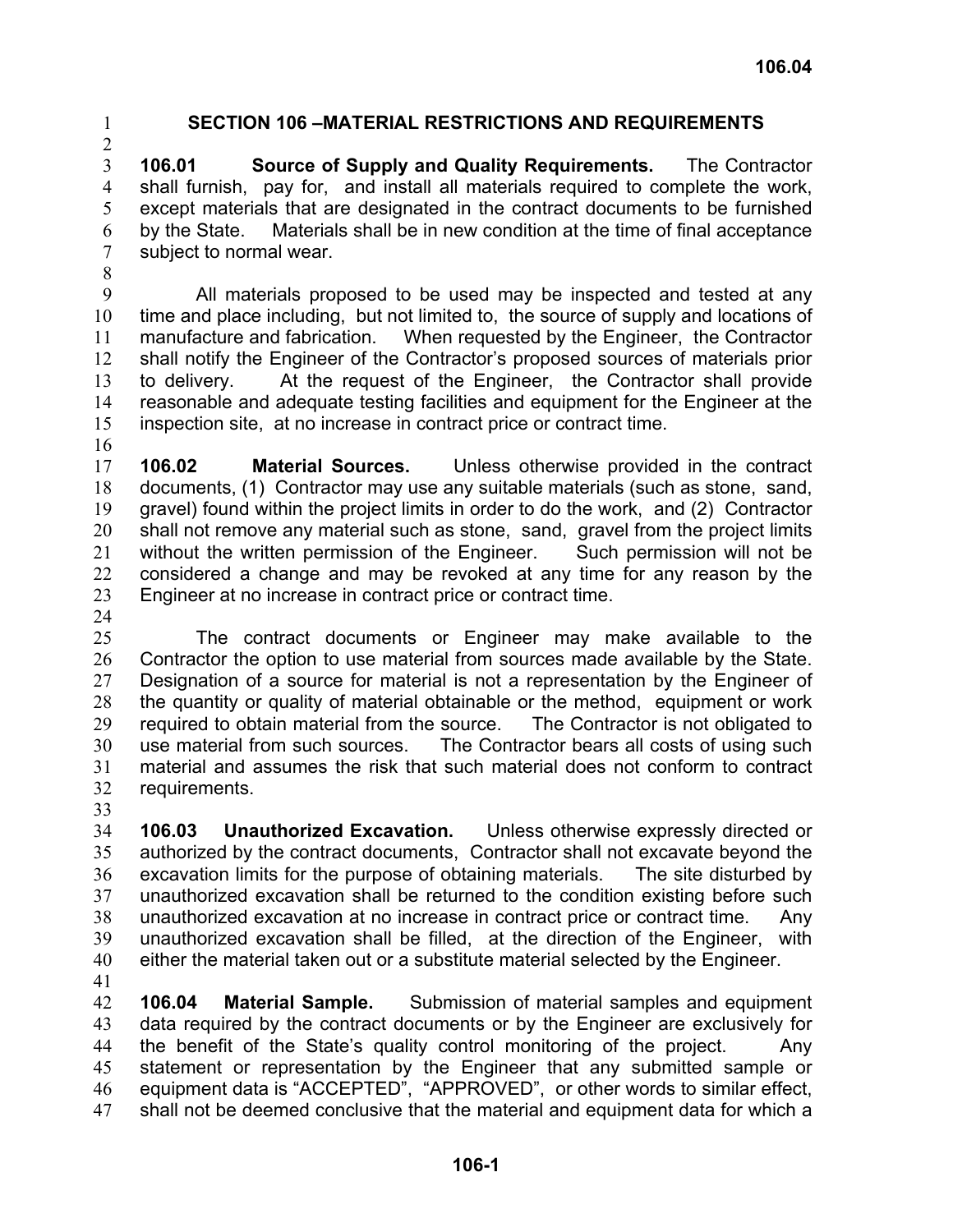sample was submitted will conform to the contract requirements when incorporated into the work. The 'ACCEPTANCE" or "APPROVAL" of any sample by the Engineer does not change or modify any contract requirements. 48 49 50

51

52 53 54 55 56 57 58 59 60 61 62 63 64 The Engineer may conduct tests of or take samples of any materials at any time to verify performance with the requirements of the contract documents. The Contractor shall collect and forward samples and provide other assistance when requested by the Engineer. In all cases, the Contractor shall furnish the required samples at no increase in contract price or contract time. The Contractor shall not be entitled to payment for work that incorporates materials required to be tested or inspected until the Engineer completes the tests or inspections. Where samples are required from the completed work, the Contractor shall cut and furnish samples from the completed work at the sites and quantities designated by the Engineer. The work where sample so removed shall be restored with new material conforming to the contract requirements or accepted by the Engineer at no increase in contract price or contract time.

65

66 67 68 69 70 71 72 73 74 75 Tests of the material samples will be made in accordance with the contract specifications, or in the absence thereof the latest standards of HDOT Hawaii Test Methods, AASHTO, ASTM, or other recognized material organizations as amended prior to the date of advertisement unless otherwise provided. References to HDOT Hawaii Test Method means "Hawaii Test Methods", published by the State of Hawaii, Department of Transportation, Highways Division, Materials Testing and Research Branch. The Engineer shall decide the tests to be conducted and standards to be applied, whether a submitted material sample passes the tests and meets the standards, and whether a submitted material sample shall be retested.

76

77 78 79 80 81 Each sample submitted shall have a label indicating project title and number, date sampled, the material represented, its place of origin, the names of the producers and suppliers, the Contractor, and the portion of the work for which the material is intended. Samples shall be marked to indicate where the materials represented are required by the contract documents.

82

83 84 85 86 A letter in duplicate shall accompany each delivery of samples and shall contain a list of the samples and the same information required on the labels accompanying each sample.

For Sampling/Testing Guide for Acceptance and Verification, go to: 88 <http://www.state.hi.us/dot/highways/specs94/provisions/provhme.htm> (106A)

89

87

90 91 **106.05 Sample Submittals.** 

92 93 94 **(A) Contractor's Duty.** When sample submittals are required by the contract documents, the Contractor shall review, approve, indicate its approval and submit to the Engineer samples of the materials to be used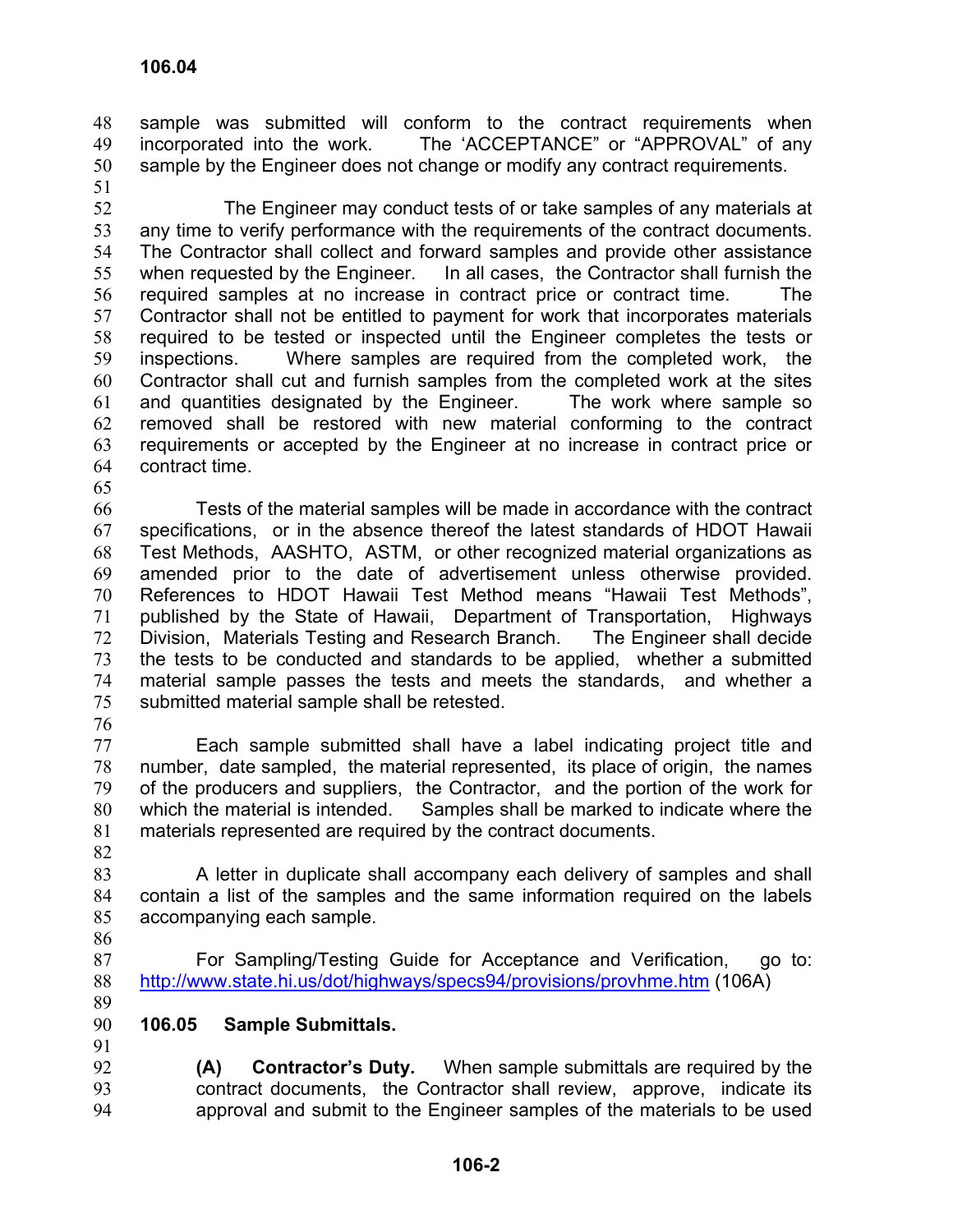in the work. It is the responsibility of the Contractor to submit required material and color samples for review at the earliest possible date after the date of award. Delays caused by the failure of the Contractor to submit material and color samples will not be considered as justifiable reasons for contract time extension or additional compensation. 95 96 97 98 99

101 102 103 104 105 106 107 108 109 110 111 **(B) Deviations.** The Contractor shall include with the submittal of samples written notification of, and shall clearly identify, all deviations from the contract documents. Failure to so notify the Engineer of, and identify, such deviations shall be grounds for the subsequent rejection of the related work or materials, notwithstanding that the sample upon its submittal was accepted by the Engineer. Any deviations will be subject to Subsection 102.10 – Substitution of Materials and Equipment Before Bid Opening. If the deviations are not acceptable to the Engineer, the Contractor shall be required to furnish the samples as specified or indicated on the contract documents at no increase in contract price or time.

113 114 115 116 117 118 119 **(C) Review Process.** The Engineer will inspect or test samples and communicate the results of the inspection or test within 45 days of receipt unless otherwise agreed between the Contractor and the Engineer or as stated in the contract documents. If the volumes of samples submitted at any time for review is unusually large, the Contractor may inform the Engineer of its preferred order for review and the Engineer will use reasonable efforts to accommodate the Contractor's priorities.

120 121

136

112

100

If the Engineer notifies the Contractor that a sample does not conform to the contract documents, the Contractor shall promptly submit a sample conforming to the requirements of the contract documents, indicating in writing on the transmittal and the subject sample what portions of the resubmittal have been altered.

127 128 129 130 131 132 133 134 135 No mark or notation made by the Engineer on or accompanying the return of any sample to the Contractor shall be considered a request or order for a change or extra work. If the Contractor believes any such mark or notation constitutes a request for a change or extra work for which it is entitled to an adjustment in contract price, contract time, or both, the Contractor must follow the procedures established in Subsection 104.02 – Changes for oral orders, directions, instructions, interpretations, or determinations from the Engineer or else lose its right to claim for an adjustment.

137 138 139 140 141 **(D) Conformance of Material to Submittal.** After a material submittal has been accepted by the Engineer, the Contractor shall provide materials for the work that conform to such submittal. Materials that do not conform to such submittal are non-conforming material in accordance with Subsection 106.08 – Non-Conforming Materials, even if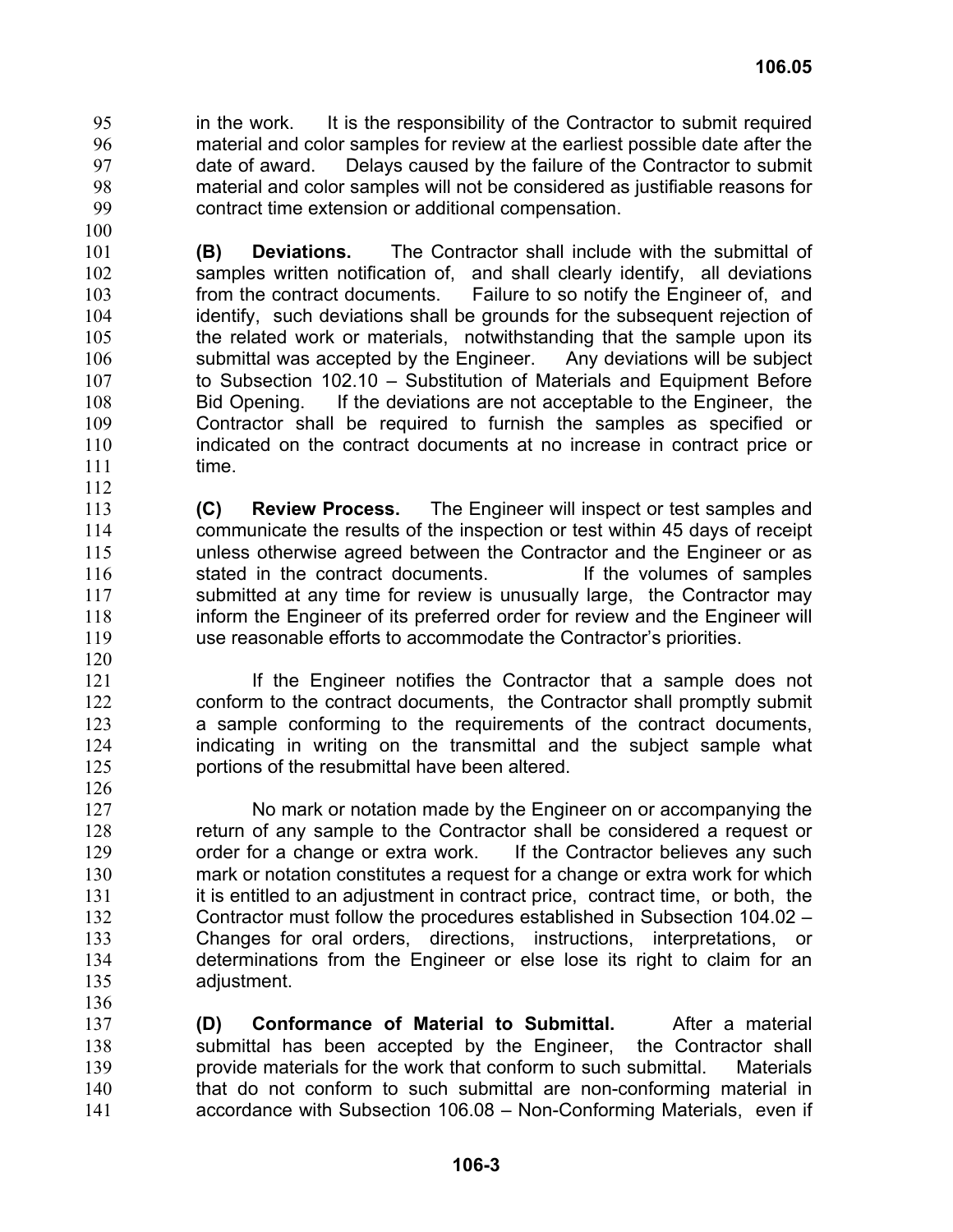they otherwise meet the contract requirements. If Contractor intends to substitute a material in place of a material for which a submittal has been accepted, the Contractor shall submit the substitute material in accordance with the sampling and testing procedures described herein. The Contractor shall not use the substitute material until the Engineer accepts it. 142 143 144 145 146 147

149 150 151 152 153 154 155 **106.06 Notice of Change.** If during the course of the work the Contractor intends to change the source of supply of any previously submitted material, or the location of any manufacturing or fabrication plant, the Contractor shall provide the Engineer written notice of such intended change not less than ten days before the change is made. The Engineer may require that the Contractor repeat the submittal process in accordance with this Section 106 – Material Restrictions and Requirements for any such material.

156

148

157 158 159 160 161 **106.07 Certificate of Compliance.** In addition to or instead of the submission of material samples for inspection or testing, the Engineer or the contract documents may require the Contractor to submit to the Engineer a Certificate of Compliance from the manufacturer, supplier, or both.

- 162 163 A Certificate of Compliance shall be an English language document containing:
- 164 165 166
- **(1)** A description of the material supplied.

167 168 169 170 **(2)** Means of material identification, including but not limited to label, lot number, heat number, batches, or marking including the respective quantities of each supplied for the work.

- 171 172 173 **(3)** Statement that the material complies in all respects with the requirements of the cited specifications within the contract documents.
- 174 175 176 **(4)** When required by the Engineer, test results confirming that the material complies in all respect with the requirements of the contract documents.
- 177

178 179 180 181 **(5)** The name, title, and signature of the authorized person acting on behalf of the manufacturer or the supplier of the material, the date of the signature, and the name and address of the manufacturer or supplier of the material.

182

183 184 185 186 187 **106.08 Non-Conforming Materials.** All materials not conforming to the contract requirements, whether in place or not, shall be promptly removed from the site of the work when directed by the Engineer in writing. If the Contractor fails to comply forthwith with any order of the Engineer made under the provisions of this subsection, the Engineer shall have the authority to remove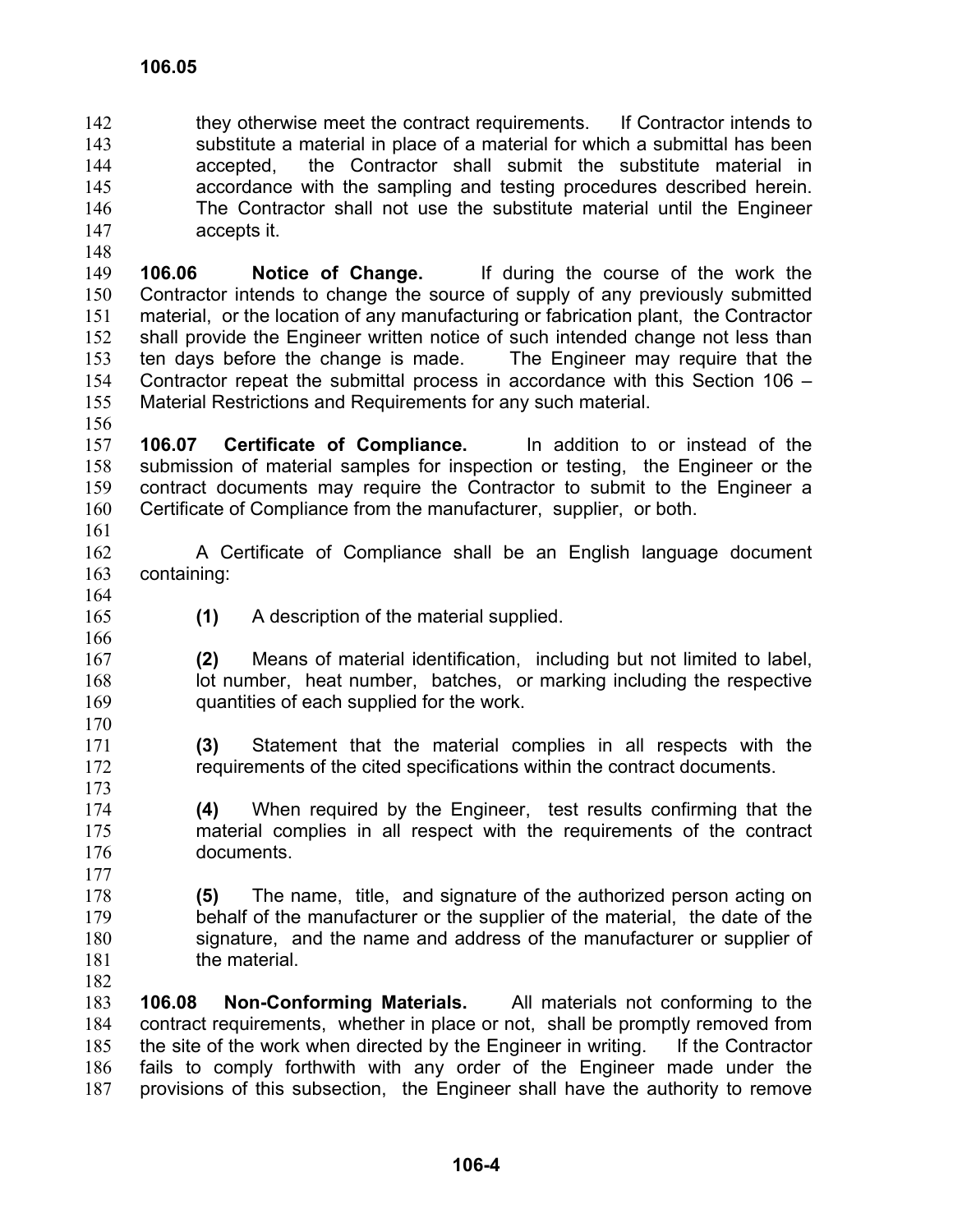and replace non-conforming materials and charge the removal and replacement to the Contractor. 188 189

190

191 192 193 194 195 **106.09 State-Furnished Material.** The Contractor shall furnish all materials required to complete the work, except those specified to be furnished by the State. The contract documents or the Engineer will establish the time and means of delivery or the turning over of State-furnished materials.

- 196 197 198 Unless otherwise stated in the contract documents, it shall be conclusively presumed that State-furnished materials conform to the contract documents as of the time of delivery to the Contractor
- 199 200 201 Upon receipt, the Contractor shall inventory, store, inspect, protect, distribute, and install State-furnished material at its risk and cost.
- 202

## 203 **106.10 Payment for Deleted Materials.**

- 204
- 205 206 207 208 209 210 211 212 **(A) Canceled Orders.** If acceptable material was ordered by the Contractor for any item deleted by an ordered change in the work prior to the date of notification of such deletion by the Engineer, the Contractor shall use its best efforts in a timely manner to cancel the order. The State will pay reasonable cancellation charges required by the supplier. The Contractor will be paid a 7 percent markup on all reasonable cancellation charges for compensation for overhead and profit.
- 213 214 215 216 217 218 219 220 221 222 223 224 **(B) Returned Materials.** If acceptable deleted material is in the possession of the Contractor or is ultimately received by the Contractor, if such material is returnable to the supplier and the Engineer so directs, the material shall be returned. After the Contractor returns acceptable material to the supplier, the State will pay for the reasonable charges made by the supplier or other source for the return of the material. The Contractor shall be paid a markup for overhead and profit on charges made by the supplier. The Contractor shall be paid a 7 percent markup on the reasonable charges made by the supplier or other source for returning the material for compensation for overhead and profit. The cost to the Contractor for handling the returned material will be paid as provided in Subsection 104.06 - Methods of Price Adjustment.
- 225 226 227 228 229 230 231 232 **(C) Uncancelled Material.** If orders for acceptable material that was deleted cannot be canceled at a reasonable cost or returned, it will be paid for at the actual cost to the Contractor including a markup for overhead and profit of 7 percent. In such cases the material paid for shall become the property of the State and the cost of further storage and handling will be paid as provided in Subsection 104.06 - Methods of Price Adjustment.
- 233 234 All charges the Contractor proposes for the acceptable material that was deleted shall be properly itemized and supported by sufficient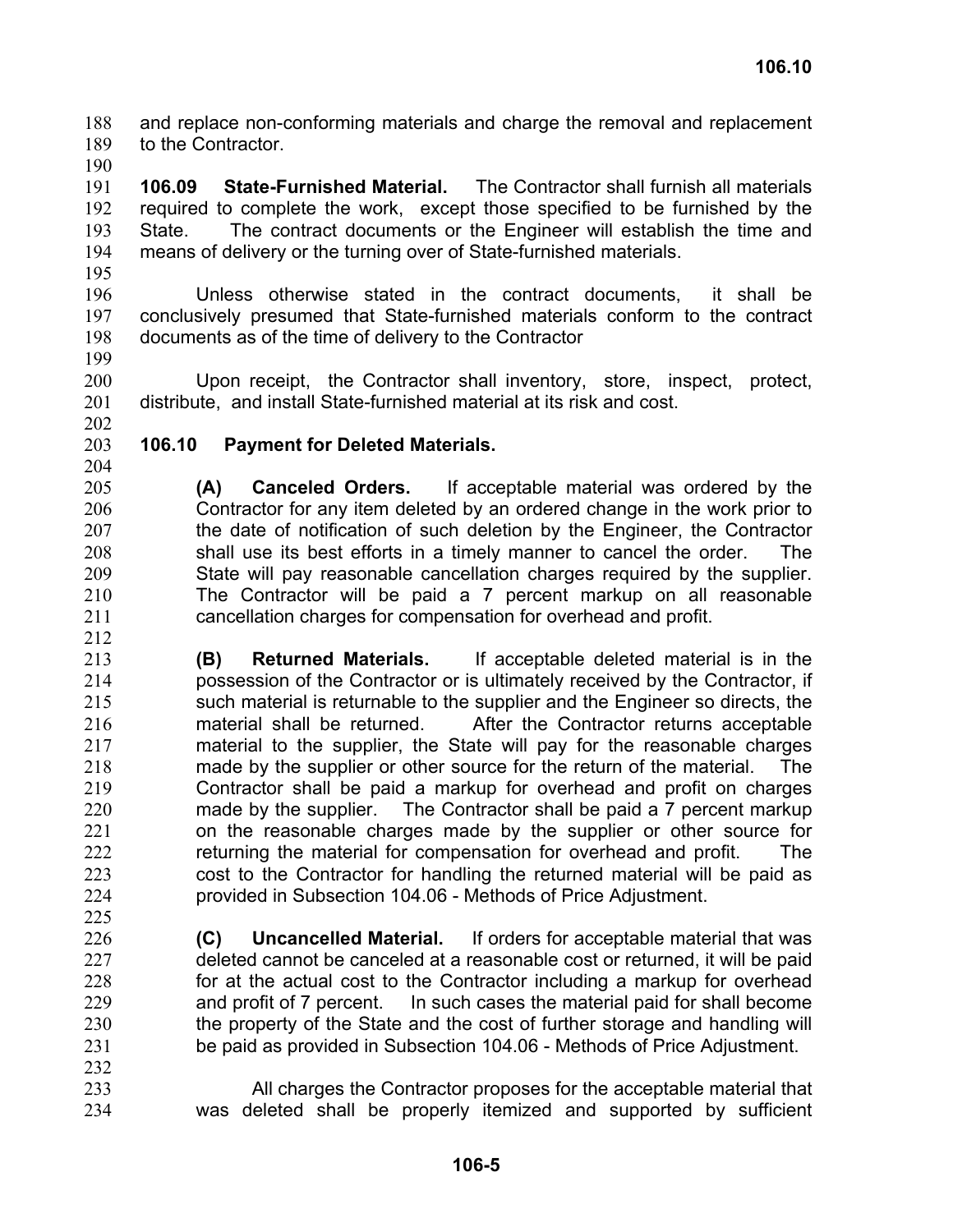substantiating legible data to permit evaluation. The Engineer will determine whether the proposal is acceptable. 235 236

238 239 240 241 **106.11 Steel and Iron Construction Material.** For Federal-Aid projects, the major quantities of steel and iron construction material that are permanently incorporated into the project shall consist of American-made materials only in accordance with 23 CFR Subpart 635.410 and 49 CFR 661.

242

237

243 244 245 The Contractor may utilize minor amounts of foreign steel and iron provided the cost of the foreign material used does not exceed one-tenth of 1 percent of the total contract cost or \$2,500.00, whichever is greater.

- 246 247 248 249 250 251 252 253 American-made material is defined as material having all manufacturing processes occur in the United States. The action of applying a coating to steel or iron is deemed a manufacturing process. Coating includes epoxy coating, galvanizing, aluminizing, painting, and any other coating that protects or enhances the value of steel or iron. Any process from the original reduction from ore to the finished product constitutes a manufacturing process for iron. The following are considered to be steel manufacturing processes.
- 254 255

256 257 258

262 263 264

268 269

272 273 274

- (**1)** Production of steel by any of the following processes:
	- **(a)** Open hearth furnace.
- 259 **(b)** Basic oxygen.
- 260 261 **(c)** Electric furnace.
	- **(d)** Direct reduction.
- 265 266 **(2)** Rolling, heat treating, and any other similar processing.
- 267 **(3)** Fabrication of the products.
	- **(a)** Spinning wire into cable or strand.
- 270 271 **(b)** Corrugating and rolling into culverts.
	- **(c)** Shop fabrication.

275 276 277 278 A certification of materials origin will be required for any items comprised of, or containing steel or iron construction materials prior to such items being incorporated into the permanent work.

279 280 281 **106.12 Assignment Of Antitrust Claims For Overcharges For Goods and Materials Purchased.** Vendor and purchaser recognize that in actual economic practice, overcharges resulting from antitrust violations are in fact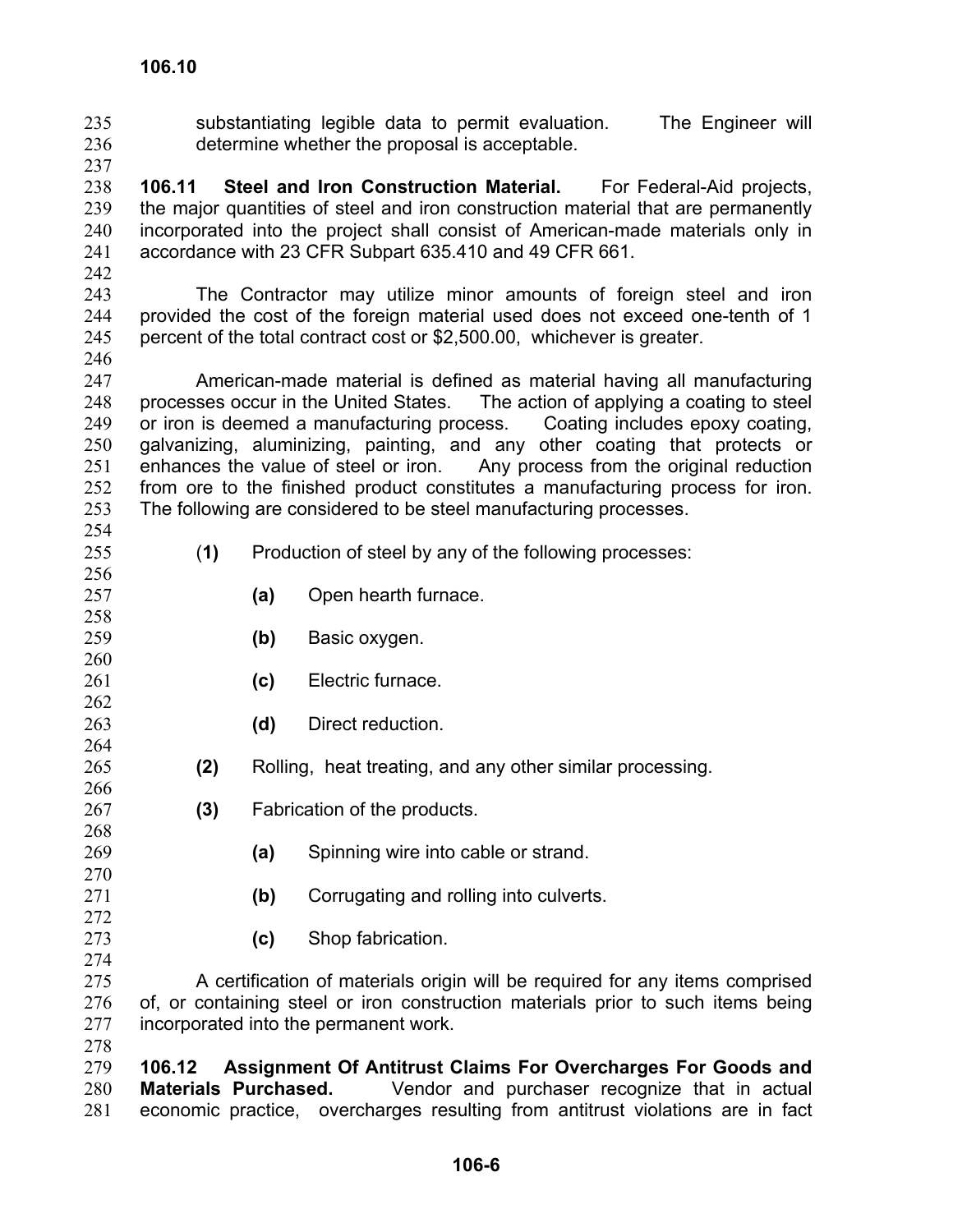usually borne by the purchaser. Therefore, vendor hereby assigns to purchaser any and all claims for such overcharges as to goods and materials purchased in connection with this order or contract, except as to overcharges which result from antitrust violations commencing after the price is established under this order or contract and which are not passed on to the purchaser under an escalation clause. 282 283 284 285 286 287

289 290 291 292 293 294 295 296 297 Contractor and owner recognize that in actual economic practice, overcharges resulting from antitrust violations are in fact usually borne by the owner. Therefore, Contractor hereby assigns to owner any and all claims for such overcharges as to goods and materials purchased in connection with this order or contract, except as to overcharges which result from antitrust violations commencing after the price is established under this order or contract and any contract change order. In addition, Contractor warrants and represents that each of its first tier suppliers and subcontractors shall assign any and all such claims to owner, subject to the aforementioned exception.

298

306

309

312

288

299 300 301 302 **106.13 Substitution Of Materials and Equipment After Bid Opening.** Substitution of material or equipment will not be allowed after the bid opening date except under the following circumstances:

- 303 304 305 **(1)** A specified or pre-qualified item is delayed by an unforeseeable event beyond the control of the Contractor which would impact the timely completion of the project.
- 307 308 **(2)** A specified or prequalified item is no longer being manufactured or is no longer reasonably commercially available.
- 310 311 **(3)** A specified or pre-qualified item is found to be unsuitable for reasons beyond the control of the Contractor.
- 313 314 315 316 **(4)** When a manufacturer or supplier of a prequalified or specified item makes available at no increase in contract price or contract time a suitable item, determined by the Engineer to be equal to or better than the item prequalified or specified.
- 317 318

319

**(5)** Under such other terms and conditions acceptable to the Engineer

320 321 322 323 Every substitution request shall be fully explained in writing by the Contractor and shall include the justification, the quantities and unit prices involved, quotations and such other documents as are deemed necessary to support the request. Any savings in cost will accrue to the State.

324

325 326 327 328 The burden of proof as to the comparative quality and suitability of alternate equipment, articles or materials shall be upon the Contractor. The Contractor shall furnish, at no increase in contract price or contract time, all information required by the Engineer.